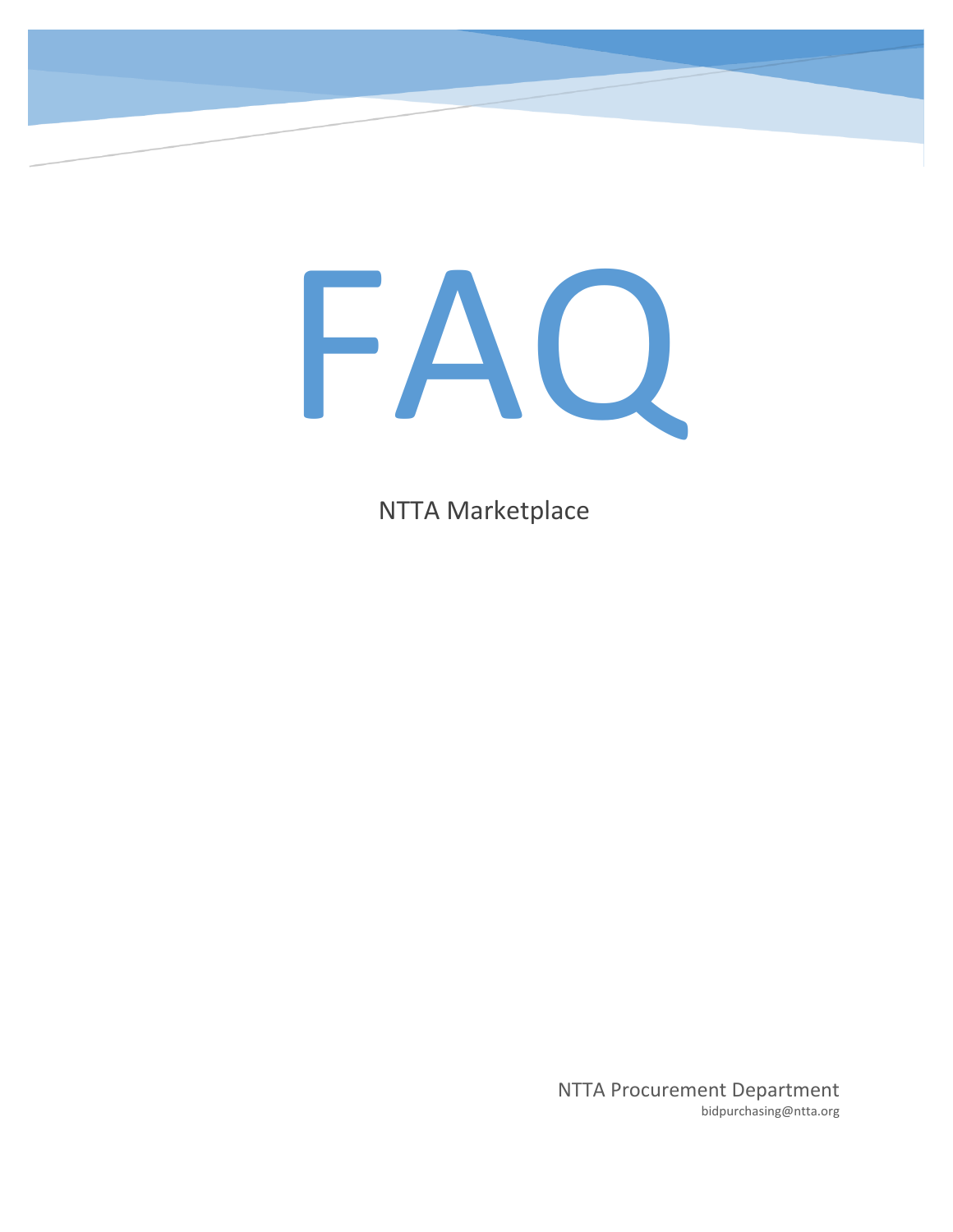<span id="page-1-0"></span>How do I update my company's information [in NTTA Marketplace once we've completed registration](#page-3-0)? [I have already registered with NTTA eBid eXchange. Why must I register in NTTA Marketplace again?](#page-2-1) How can I determine whether my company has [registered in NTTA Marketplace?](#page-2-2) [Is there a way to view details for other registered vendors in NTTA Marketplace?](#page-2-2) [What information is needed to complete the registration process?](#page-3-1) [What do I do if I get a message indicating my tax ID already exists?](#page-3-2) [How do I find my Vendor ID? What is the purpose of the Vendor ID #?](#page-4-0) [What do I do if I need login assistance with my user ID or password?](#page-4-1) [As a new vendor for NTTA, do I have to register in both systems?](#page-2-3) Do I [have to register to see open opportunities in NTTA Marketplace?](#page-2-4) [Where will I find current procurement opportunities during the transition?](#page-2-5) Where do I [respond to solicitations](#page-2-6) during the transition? [How do I select my company's NIGP codes?](#page-4-2) [What certifications does NTTA recognize?](#page-3-3) [What is BidSync, and do I have to use it to do business with NTTA?](#page-4-3) [What do I do if I receive a validation error stating, "The BidSync username and password are invalid"?](#page-4-4) [Who do I contact for further assistance?](#page-4-5)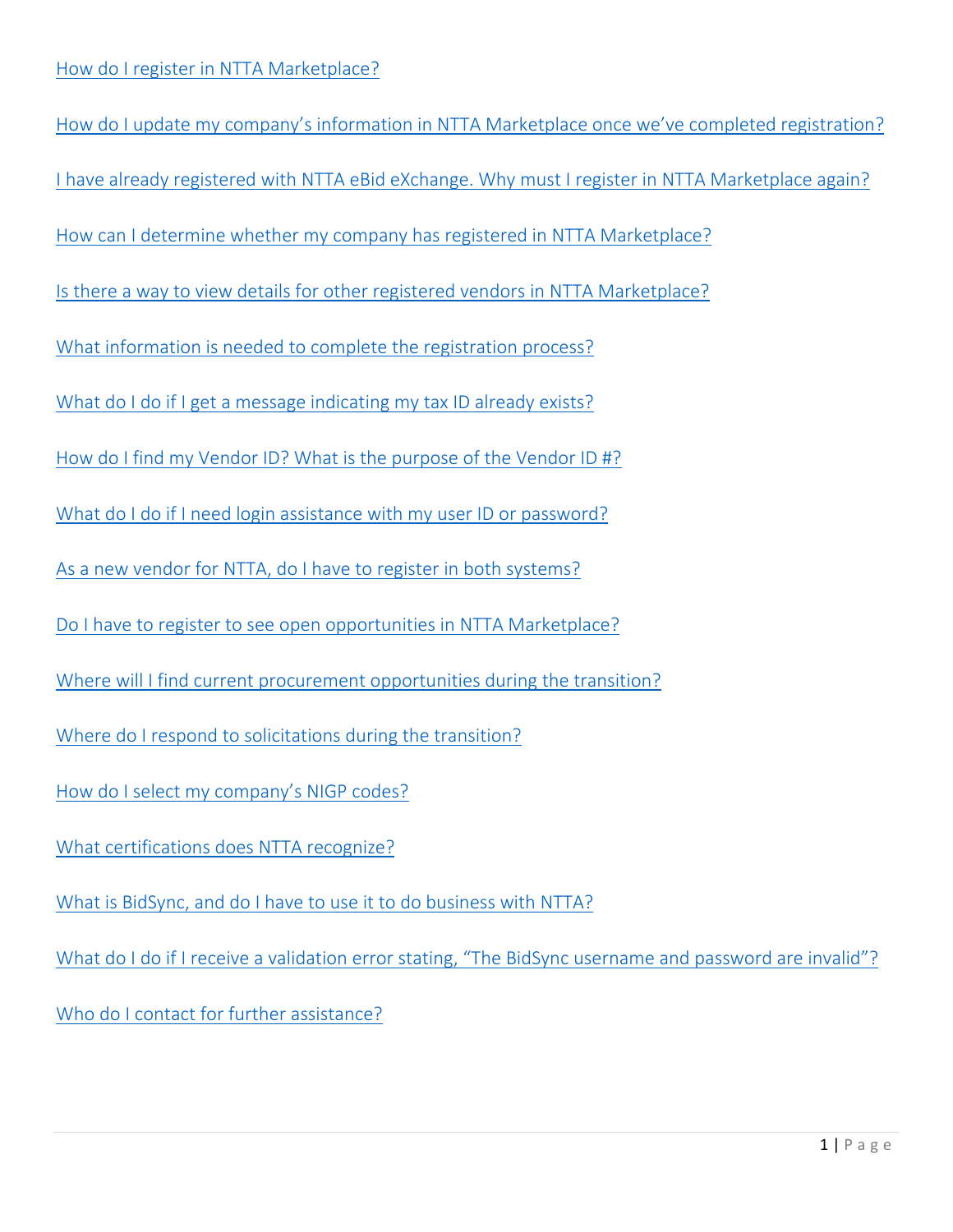## <span id="page-2-0"></span>Vendor Registration in NTTA Marketplace

Registering in [NTTAMarketplace.org](http://nttamarketplace.org/) is required for all vendors interested in doing business with NTTA. Refer to the "Vendor Registration & Process Guidance" available on Marketplace to assist in registering and managing the Vendor account.

The "Vendor Registration & Process Guidance" document, found under the Important Links section of the Login page, provides details regarding vendor registration, as well as management of the account once it's been created. Click the blue "Register" button in the top right corner of the Login screen to start the process.

#### <span id="page-2-5"></span>View Current Opportunities

Opportunities and information regarding open procurements can be found on the [Opportunities](https://www.ntta.org/procurement/opportunities/Pages/default.aspx) page on NTTA.org, under the Procurement tab. Further information regarding a specific opportunity can be obtained from the Procurement Specialist listed as managing the specific procurement. The Opportunities page will direct vendors to the appropriate system to view procurement details. Registration in the respective systems will be necessary to respond.

#### <span id="page-2-1"></span>Explanation for registration process

As we transition to NTTA Marketplace, which is replacing our current system (e-Bid eXchange), it will be necessary for all current and prospective vendors to be registered in both systems. Once we have completed the transition between systems, NTTA Marketplace will serve as the resource for all procurement opportunities.

#### <span id="page-2-6"></span>Responding to a Solicitation

Instructions on how to submit required documents, proposals, bids, or responses are in the solicitation. If you have questions pertaining to a specific opportunity, email the Procurement Specialist listed as managing the procurement.

#### <span id="page-2-3"></span>New Vendor Registration Process

As we transition to NTTA Marketplace, which is replacing our current system (e-Bid eXchange), it will be necessary for all current and prospective vendors to be registered in both systems. Once we have completed the transition between systems, NTTA Marketplace will serve as the resource for all procurement opportunities.

# <span id="page-2-2"></span>Registered Vendor Search (Specific Vendor and/or All Vendors)

Companies are able to search in NTTA Marketplace to determine whether they've already completed the registration process. Marketplace will also allow a company to look up any/all registered companies, and obtain their contact information.

#### <span id="page-2-4"></span>See Open Opportunities

All available procurement opportunities are listed on the [Opportunities](https://www.ntta.org/procurement/opportunities/Pages/default.aspx) page. Once we have completed our transition to [NTTA Marketplace,](https://www.nttamarketplace.org/bso/) open bid solicitations can be found under the "Browse by Category" section on the login page. Though some information regarding these opportunities may be available to the public, additional information and updates will only be provided to registered vendors that acknowledge, or download, the bid solicitation.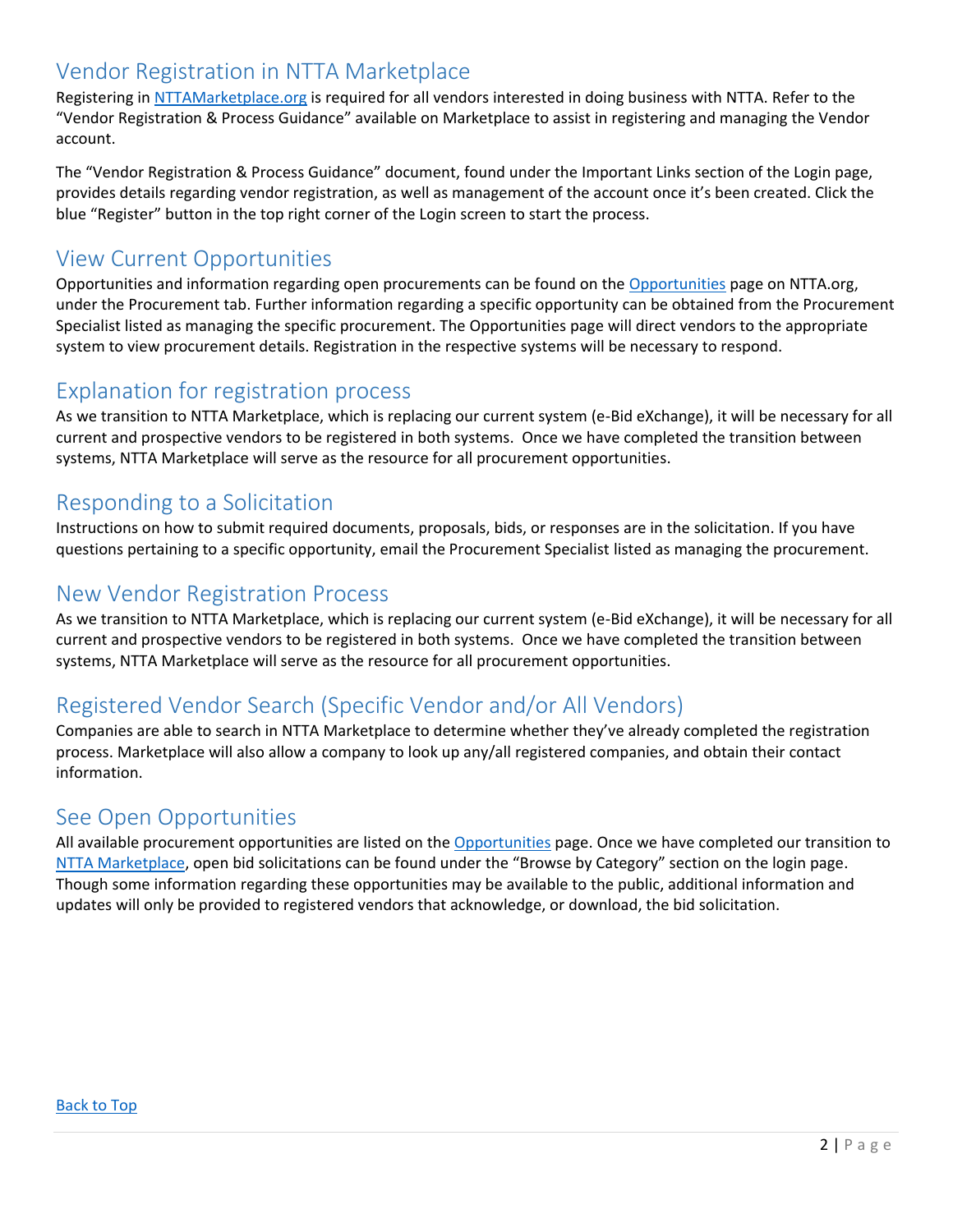# <span id="page-3-1"></span>Information Requested in Registration Process

The vendor registration process requires the following information:

- Federal tax ID
- Primary contact name, phone, and email
- Company name, address, and other general information
- National Institute of Governmental Purchasing (NIGP) code(s) (determined by the goods and/or services offered by your company)
- Certification number, expiration date, and agency for D/M/W/SBE companies (DBE, SBE, MBE, WBE defined)
- Owner gender and minority status for D/M/W/SBE companies

#### <span id="page-3-3"></span>Recognized Certifying Agencies

Below are NTTA's recognized certifying agencies:

- Dallas/Fort Worth Minority Supplier Development Council (DFWMSDC)
- North Central Texas Regional Certification Agency (NCTRCA)
- Small Business Administration (SBA) for 8(a) certification only
- Women's Business Council Southwest (WBCS)
- Texas Department of Transportation (DBE certification only) (TxDOT)
- Texas Unified Certification Program DBE Certifying Agencies (TUCP):
	- o City of Houston
	- o City of Austin
	- o Corpus Christi Regional Transportation Authority
	- o North Central Texas Certification Agency
	- o South Central Texas Certification Agency

## <span id="page-3-0"></span>Updating Vendor Information in NTTA Marketplace

Once the vendor account is set up, the "Seller Administrator" of the account (the person who completed the vendor's registration) has the ability to update most information. He or she will also have the capability to add and remove users on the account. If there is a change within a vendor's organization that results in a need to revise the Company Name, Vendor Legal Name, or Tax ID, an updated copy of the company's W-9, as well as documentation that's been signed by an authorized party and presented on official company letterhead, may be required before the change is implemented by an NTTA administrator. A new vendor account may be required depending on the details of the requested change to the above mentioned fields.

#### <span id="page-3-2"></span>Tax ID already Exists in NTTA Marketplace

If this message occurs when a company attempts registration, it is likely an indication that:

- A. A company has already started and/or completed registration in NTTA Marketplace or
- B. A different organization has registered with the Tax ID or Social Security number.

In the event this occurs, search for your company through the "Registered Vendor Search" found on the Login page. If you are unable to locate your company as a registered vendor, or feel that the latter explanation could be true, contact NTTA at [bidpurchasing@ntta.org.](mailto:bidpurchasing@ntta.org)